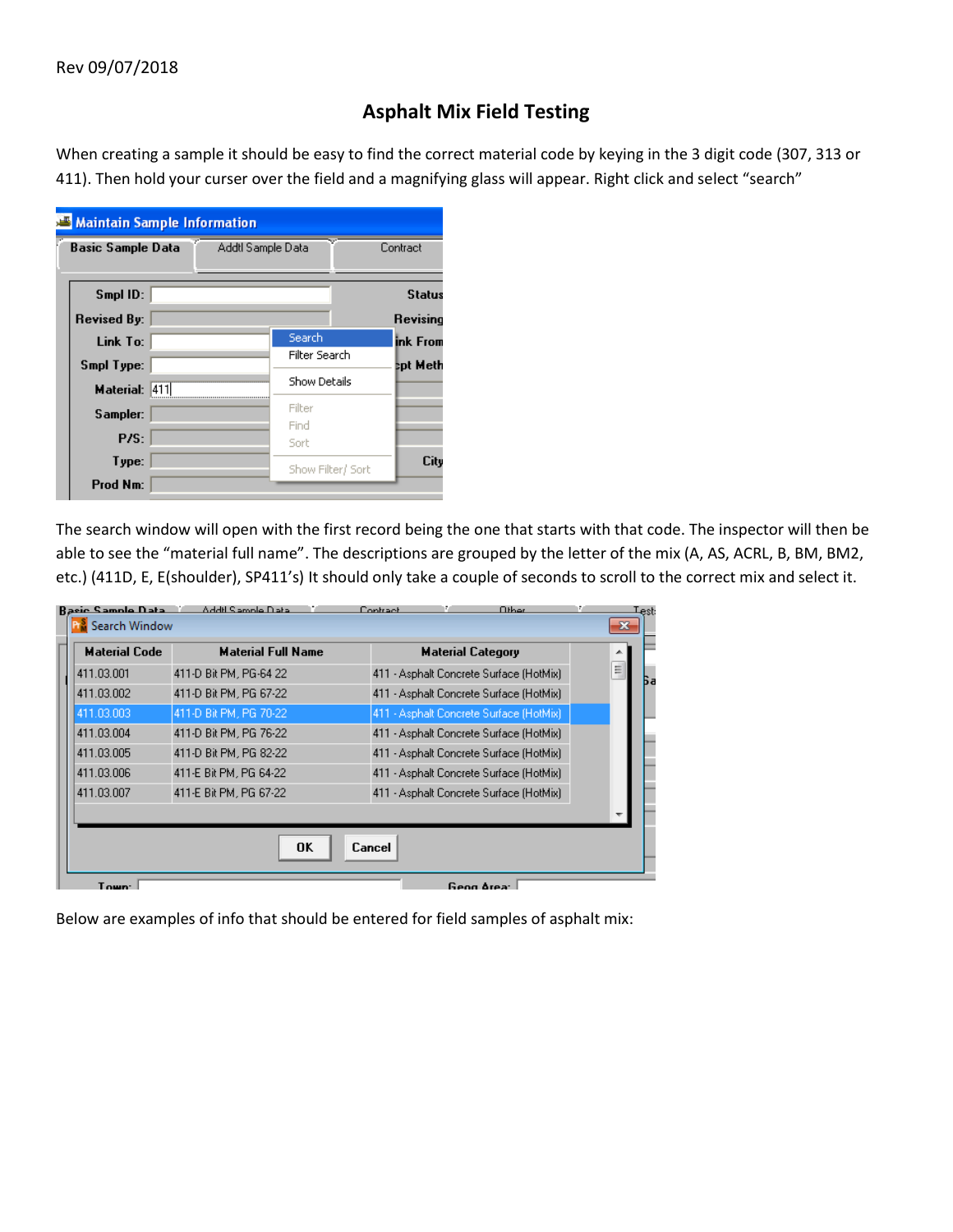| Basic Sample Data                                         |                 |                          | Addtl Sample Data                        |                      | Contract                    |                              | Other |                     | Tests                                   |                               |
|-----------------------------------------------------------|-----------------|--------------------------|------------------------------------------|----------------------|-----------------------------|------------------------------|-------|---------------------|-----------------------------------------|-------------------------------|
| Smpl ID: 01563149G083021                                  |                 |                          |                                          |                      |                             | <b>Status: Received</b>      |       |                     |                                         |                               |
| Revised By: $\parallel$                                   |                 |                          |                                          |                      | Revising:                   |                              |       |                     |                                         | Sample Date: 09/16/14         |
| Link To:                                                  |                 |                          |                                          |                      | Link From:                  |                              |       |                     |                                         | Log Date: 09/16/14            |
| <b>Smpl Type:</b> Acceptance                              |                 |                          |                                          |                      | <b>Acpt Meth</b> Acceptance |                              |       |                     |                                         |                               |
| Material: 411.03.001                                      |                 |                          |                                          |                      | 411-D Bit PM, PG-64 22      |                              |       |                     |                                         |                               |
| Sampler:                                                  |                 |                          |                                          |                      |                             |                              |       |                     |                                         |                               |
|                                                           |                 |                          | P/S: Rogers Group - Lawrenceburg Asphalt |                      |                             |                              |       |                     | 35000003                                |                               |
| Type: Producer/Supplier                                   |                 |                          |                                          |                      |                             | City: Lawrencebrg            |       |                     |                                         |                               |
| Prod Nm:                                                  |                 |                          |                                          |                      |                             |                              |       |                     |                                         |                               |
| Mnfctr:                                                   |                 |                          |                                          |                      |                             |                              |       |                     |                                         |                               |
| Town:                                                     |                 |                          |                                          |                      |                             | Geog Area:                   |       | Region 3 - Lawrence |                                         |                               |
| Intd Use: Sta. 35+00 to 68+50 N bound                     |                 |                          |                                          |                      |                             |                              |       |                     |                                         |                               |
| <b>Repr Qty:</b>                                          |                 | 452.250 Ton              |                                          |                      |                             | $\vert$                      |       |                     | Lab Control Number: CNij01563149G083021 |                               |
| Auth By:                                                  |                 |                          |                                          |                      | Auth Date: 00/00/00         |                              |       |                     | Lab Reference Number:                   |                               |
|                                                           | HQ: $\boxtimes$ |                          | ▾                                        | Locked By: $  01563$ |                             |                              |       |                     |                                         | Lock Date: 9/16/2014 08:39:18 |
|                                                           |                 |                          | Addtl Sample Data                        |                      | Contract                    |                              | Other |                     | Tests                                   |                               |
| <b>N</b> Maintain Sample Information<br>Basic Sample Data |                 | Smpl ID: 01563149G083021 |                                          |                      | Buy American:               |                              |       |                     |                                         | ▼                             |
| Regst By:                                                 |                 |                          |                                          |                      |                             |                              |       |                     | Witnessed By:                           |                               |
| Smpl Size:                                                |                 |                          |                                          |                      |                             |                              |       |                     |                                         | $\blacktriangledown$          |
| Dist from Grade:                                          |                 |                          |                                          |                      |                             |                              |       |                     |                                         | $\blacktriangledown$          |
|                                                           | Station: 38+00  |                          |                                          |                      | Offset: 12                  |                              |       |                     | Reference: Left                         |                               |
| <b>Smpld From:</b>                                        |                 |                          |                                          |                      |                             |                              |       |                     |                                         |                               |
| Smpl Origin:                                              |                 |                          |                                          |                      |                             |                              |       |                     |                                         |                               |
| Control Type:                                             |                 |                          | $\overline{\mathbf{v}}$                  |                      | <b>Cntrl Number:</b>        |                              |       |                     | Seal Number:                            |                               |
| Design Type: Marshall                                     |                 |                          |                                          |                      | $\vert \cdot \vert$         | Mix ID: 3140074              |       |                     |                                         |                               |
| Plant ID:                                                 |                 |                          |                                          |                      |                             |                              |       |                     | Plant Type:                             |                               |
|                                                           |                 |                          |                                          |                      |                             |                              |       |                     | Sample Created from DWR                 |                               |
| Creator User ID: 001563                                   |                 |                          |                                          |                      | Include Standard Remarks:   |                              |       |                     | DWR Date: 00/00/00                      |                               |
| Last Modified User ID: [01563]                            |                 |                          |                                          |                      |                             | Last Modified Date: 09/24/14 |       |                     | DWR Inspector:                          |                               |
|                                                           |                 |                          |                                          |                      |                             |                              |       |                     |                                         |                               |

You can either key in the design number or use the search function:

| nasir nailihic nara            | waan namme wara           | contract                  | wurdi           | 1000                 |
|--------------------------------|---------------------------|---------------------------|-----------------|----------------------|
|                                | Smpl ID: (01563149G083021 | Buy American: [           |                 |                      |
| Regst By:                      |                           |                           |                 | Witnesse             |
| Smpl Size:                     |                           |                           |                 |                      |
| Dist from Grade:               |                           |                           |                 |                      |
| Station:                       |                           | Offset:                   |                 | Refere               |
| Smpld From:                    |                           |                           |                 |                      |
| Smpl Origin:                   |                           |                           | Search          |                      |
| <b>Control Type:</b>           | ▼                         | <b>Cntrl Number:</b>      |                 | <b>Filter Search</b> |
| Design Type: Marshall          |                           | ▼                         | Mix ID: 3140074 | <b>Show Details</b>  |
| Plant ID:                      |                           |                           | Filter          |                      |
|                                |                           | Include Standard Remarks: | Find            |                      |
| Creator User ID: 01563         |                           |                           | Sort            |                      |
| Last Modified User ID: [[01563 |                           | Last Modified Date: 0     |                 | Show Filter/ Sort    |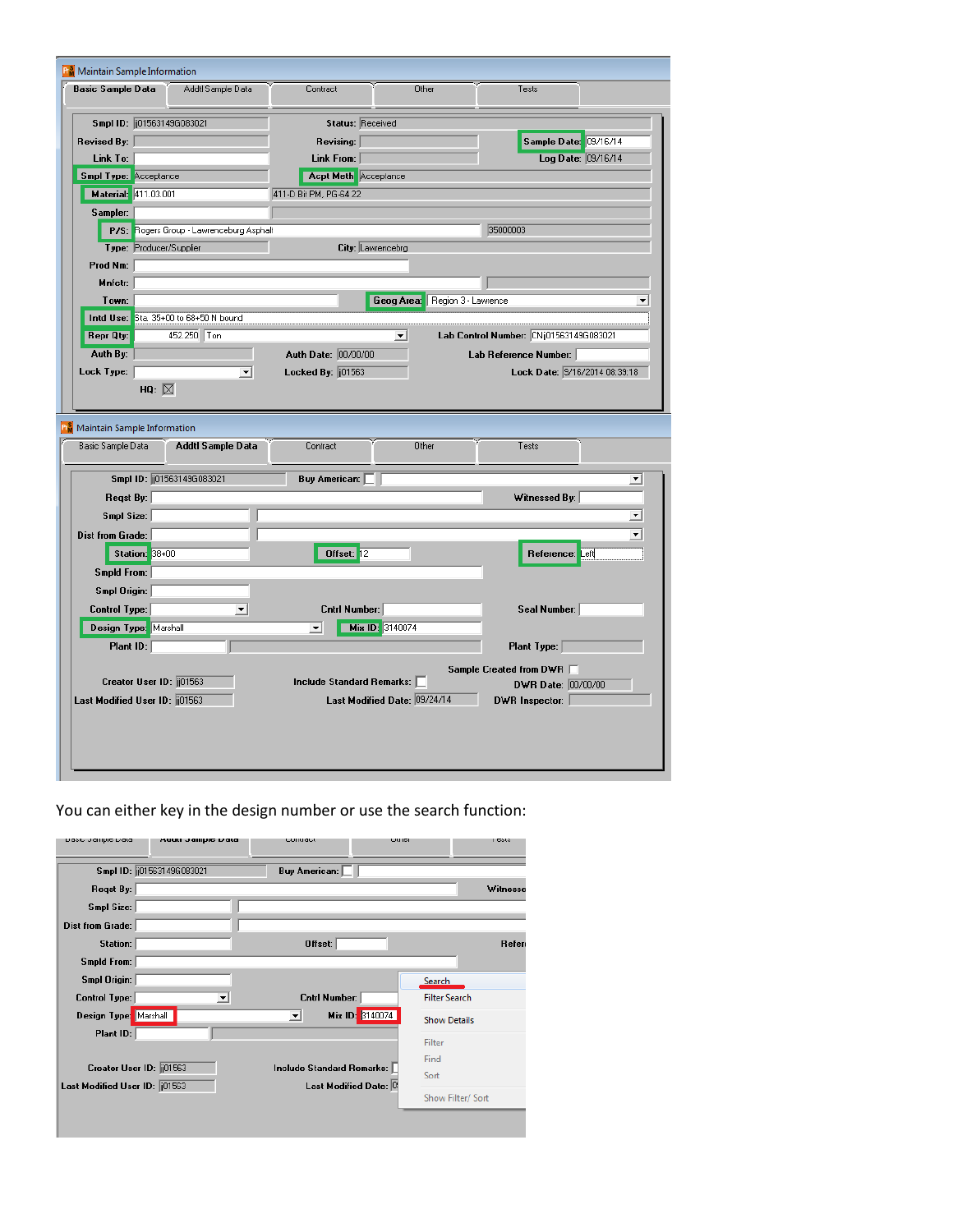Next we need to link the tests to a contract:

Click on the contract tab.

- 1. Select the "New" icon at the top of the window.
- 2. Enter contract number or use search function to find correct contract and item(s) NOTE: if contract has multiple projects w/ item, select all project items.
- 3. DO NOT ENTER QUANTITY. The quantity to be paid is entered in a DWR by office personnel. The material has a rate/frequency of testing linked to it, and entering a quantity here will possibly cause a shortage of test results resulting in money being withheld.

| Edit<br>ē               | Services Window Help                                       |                                |                                                                   |                  |                                                   |                                     |                             |                         |                       |          |
|-------------------------|------------------------------------------------------------|--------------------------------|-------------------------------------------------------------------|------------------|---------------------------------------------------|-------------------------------------|-----------------------------|-------------------------|-----------------------|----------|
| Y I 2<br>$\blacksquare$ | Ы                                                          | <b>@ JB Q アェ国盟</b>             |                                                                   |                  |                                                   |                                     |                             |                         |                       |          |
|                         | Maintain Sample Information                                |                                |                                                                   |                  |                                                   |                                     |                             |                         |                       |          |
| Basic Sample Data       |                                                            | Addtl Sample Data              | Contract                                                          |                  | Other                                             |                                     | Tests                       |                         |                       |          |
| 5 ample                 | ji01563149G083021                                          |                                |                                                                   |                  |                                                   |                                     |                             |                         |                       |          |
| <b>Contract ID</b>      |                                                            | Project<br>Line<br><b>Item</b> | <b>Proposal</b><br><b>Line Number</b>                             | <b>Item Code</b> | <b>Fed State</b><br>Pri Nbr                       | <b>Cont Est</b><br><b>Matri Qty</b> | Represented<br>┻.           | <b>Material</b><br>Unit | Reported<br>Matri Qty | Sal<br>M |
| <b>FST118</b>           | 06001-3171-44                                              | 0490                           |                                                                   | 411-01.10        | NH/HPP-I-75-1                                     | 52.000                              | $-000$ Ton                  |                         | 0.000                 |          |
|                         |                                                            |                                |                                                                   |                  |                                                   |                                     | ,000                        |                         |                       |          |
|                         | <b>P</b> <sup>8</sup> Select Contract/Material Information |                                |                                                                   |                  |                                                   |                                     |                             |                         | $\mathbf{x}$          |          |
|                         |                                                            |                                | Please tab out of the field to retrieve the Line Item select list |                  |                                                   |                                     |                             |                         |                       |          |
|                         | Contract Id: TST118                                        |                                |                                                                   |                  | INTERCHANGE IMPROVEMENTS ON I-75 @ SR 311 (US-74) |                                     |                             |                         |                       |          |
|                         | <b>Project Number</b>                                      |                                | Line Item Number Proposal Line Number Item Code                   |                  |                                                   |                                     |                             | <b>Line Item Desc</b>   |                       |          |
|                         | 06001-3171-44                                              | 0490                           | 0490                                                              |                  | 411-01.10                                         |                                     | JACS MIX(PG64-22) GRADING D |                         |                       |          |
|                         |                                                            |                                |                                                                   |                  |                                                   |                                     |                             |                         |                       |          |

Next you will need to select a lab.

Click on the Other tab.

- 1. Select the "New" icon at the top of the window.
- 2. Select Destination Lab.
- 3. Use search function to find correct lab.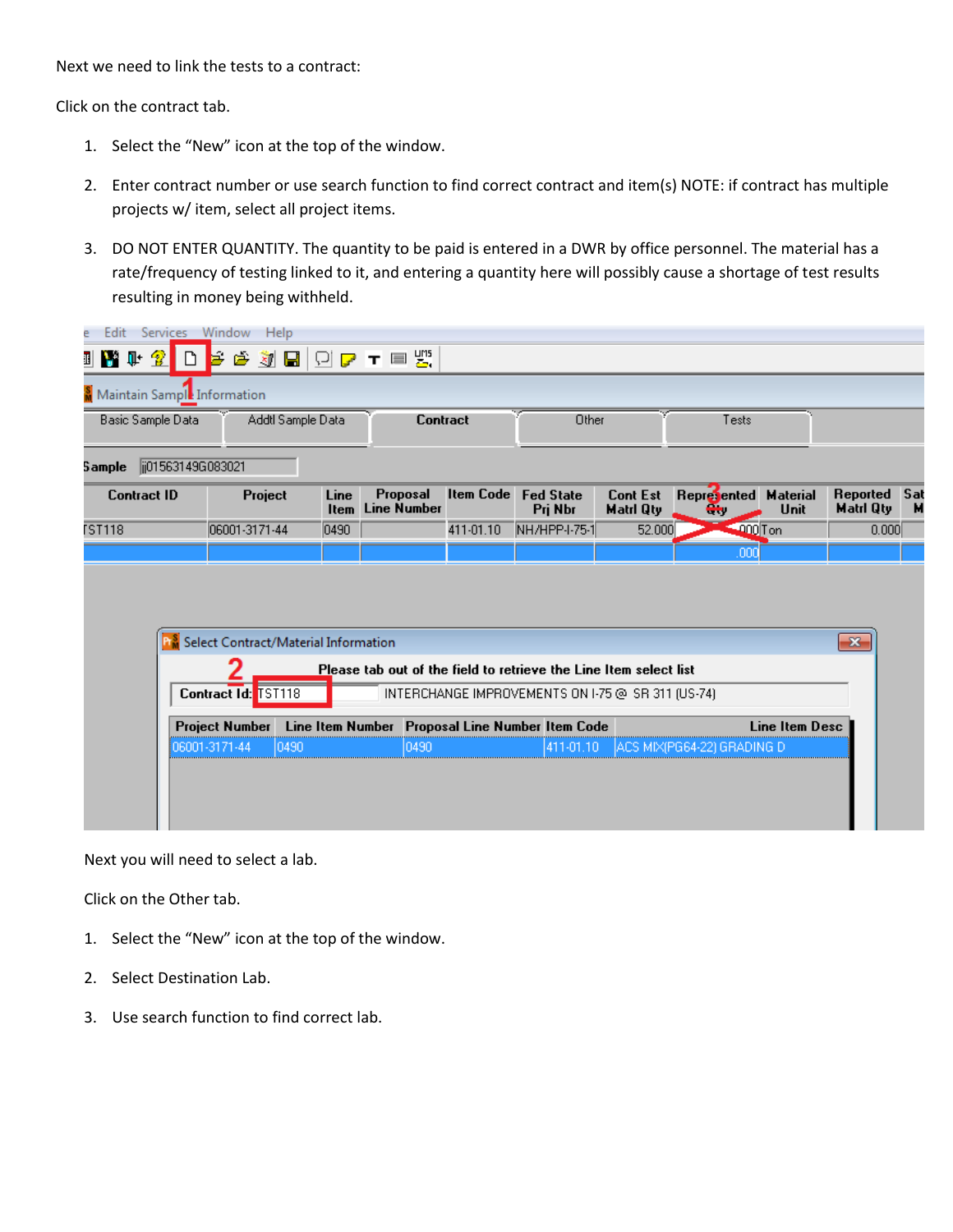|                        | Basic Sample Data | Addtl Sample Data    | Contract                         |                        | <b>Other</b>       | Tests |
|------------------------|-------------------|----------------------|----------------------------------|------------------------|--------------------|-------|
| Sample                 | ij01563149G083021 |                      |                                  |                        |                    |       |
|                        | Type              |                      | ID                               |                        | <b>Description</b> |       |
| <b>Destination Lab</b> |                   | $\blacktriangledown$ |                                  |                        |                    |       |
|                        |                   |                      | Search Window                    | <b>Destination Lab</b> |                    |       |
|                        |                   |                      | <b>CUILLACTOR</b>                |                        |                    |       |
|                        |                   |                      | <b>DEST - TDOT Field Testing</b> |                        |                    |       |

The final step is selecting the tests. Select the "Open Assign Tests" icon at the top of the screen. Most times you will accept default tests. If you need to run tests that are only ran occasionally, select the More button.

| Help<br>Window<br>le<br>Edit<br>Services   |                             |                                                    |       |
|--------------------------------------------|-----------------------------|----------------------------------------------------|-------|
| ▣▇\†2  D උඋඹ@  D  <mark>; ⊤ </mark> ≡ ₩    |                             |                                                    |       |
| <b>Maintain Sample Information</b>         |                             |                                                    |       |
| Addtl Sample Data<br>Basic Sample Data     | Contract                    | <b>Other</b>                                       | Tests |
| <b>R</b> Assign Sample Tests               |                             |                                                    |       |
| Sample ID   015631496083021<br>Sample Type | Acceptance                  | <b>Material Code</b><br>411.03.001                 |       |
|                                            |                             | Assigning tests to the sample will lock the sample |       |
|                                            | <b>Accept Default Tests</b> | Cancel                                             | More  |
|                                            |                             |                                                    |       |
|                                            |                             |                                                    |       |

When you select the "More" option, a new window opens. You can use this window to add additional tests, or remove default tests. Once you click "Save Tests" the sample will lock and will be in the lab you selected (Field or Contractor). NOTE: It is a pain to add/remove tests after this step, so make sure you have the tests you plan to run on your sample selected.